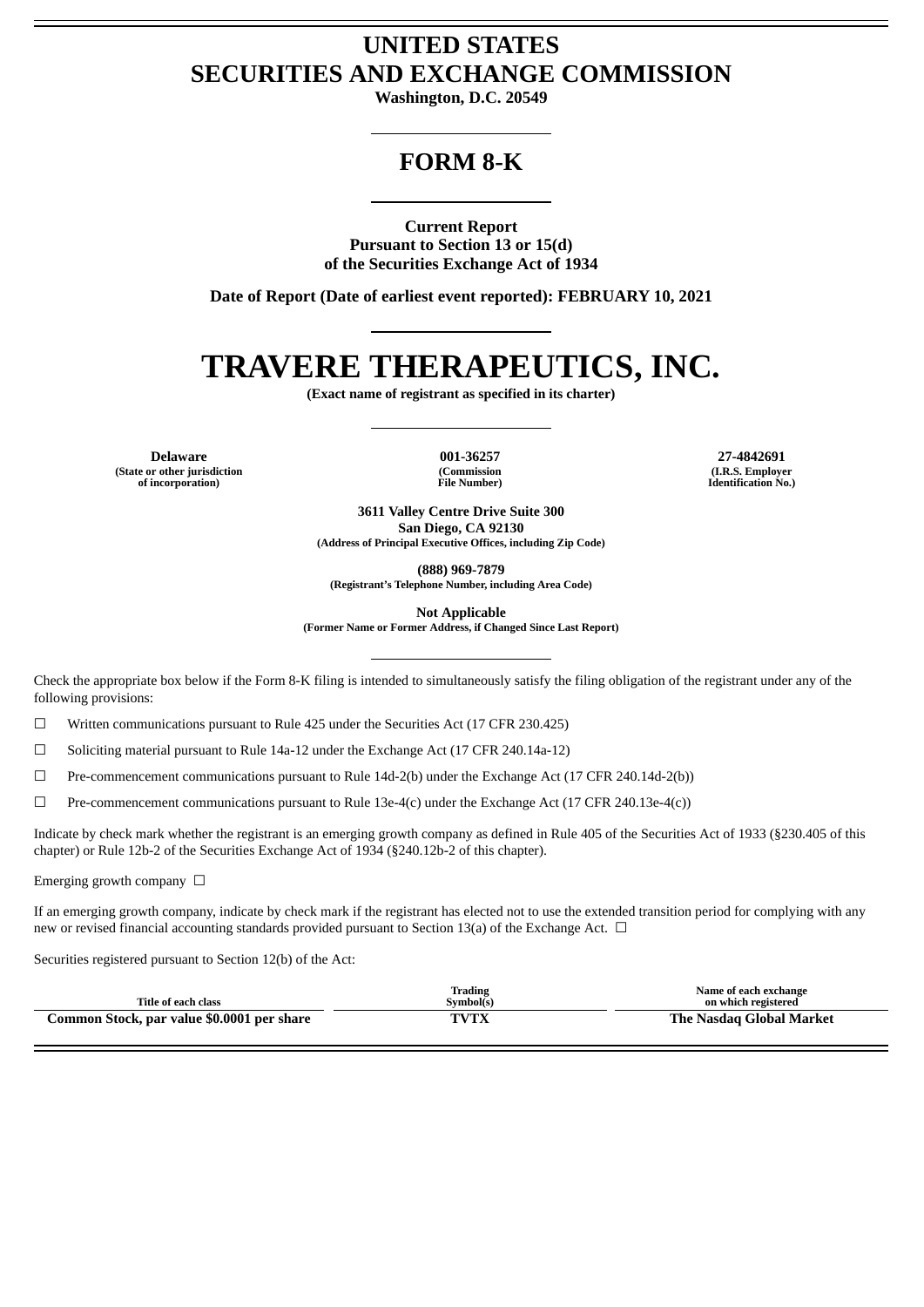#### **ITEM 2.02 RESULTS OF OPERATIONS AND FINANCIAL CONDITION.**

The information under the heading "Recent Developments—Certain Preliminary 2020 Financial Results" in Item 8.01 of this report is incorporated by reference under this Item 2.02.

#### **ITEM 8.01 OTHER EVENTS.**

We are filing the following information for the purpose of updating certain aspects of our publicly disclosed description of our business contained in our other filings with the Securities and Exchange Commission.

#### *Our Product Candidates and Approved Products*

The following table summarizes the status of our product candidates and products on the market, each of which is described in further detail below.

| <b>PROGRAM</b>             | <b>THERAPEUTIC AREA</b>                      | <b>PRECLINICAL</b> | PHASE 1 | PHASE 2 | PHASE 3 |
|----------------------------|----------------------------------------------|--------------------|---------|---------|---------|
| Sparsentan                 | Focal Segmental<br>Glomerulosclerosis (FSGS) |                    |         |         |         |
| Sparsentan                 | IgA Nephropathy (IgAN)                       |                    |         |         |         |
| CDCA                       | Cerebrotendinous<br>Xanthomatosis (CTX)      |                    |         |         |         |
| <b>TVT-058</b>             | Classical<br>Homocystinuria (HCU)            |                    |         |         |         |
| <b>NGLY1 Collaboration</b> | <b>NGLY1 Deficiency</b>                      |                    |         |         |         |
| <b>ALGS Collaboration</b>  | Alagille Syndrome (ALGS)                     |                    |         |         |         |

- \* CDCA is not indicated for CTX but has received a medical necessity determination in the US by the FDA for CTX. Travere Therapeutics is conducting a Phase 3 clinical trial to examine the safety and efficacy of CDCA (Chenodal®) for the treatment of CTX.
- TVT-058 is currently in a Phase 1/2 clinical study.

#### *We currently have the following product candidates in clinical development:*

#### *Sparsentan (RE-021)*

Sparsentan*,* also known as RE-021, is an investigational product candidate designed with a dual mechanism of action as a selective endothelin receptor antagonist that has shown in vitro selectivity toward endothelin receptor type A, and as a potent angiotensin receptor blocker. Sparsentan is currently being evaluated in two pivotal Phase 3 clinical studies intended to support submission of a New Drug Application ("NDA") under the Subpart H accelerated approval pathway in the following indications:

- **Focal segmental glomerulosclerosis, or FSGS**, is a rare kidney disease characterized by proteinuria where the glomeruli become progressively scarred. FSGS is a leading cause of end-stage renal disease.
- **Immunoglobulin A nephropathy, or IgAN**, is an immune-complex-mediated glomerulonephritis characterized by hematuria, proteinuria, and variable rates of progressive renal failure. IgAN, while considered rare, is the most common primary glomerular disease.

#### *Chenodal*

In January 2020, we randomized the first patients in a Phase 3 clinical trial to evaluate the effects of Chenodal in adult and pediatric patients with CTX. The pivotal study, known as the RESTORE study, is intended to support a NDA submission for marketing authorization of Chenodal for the treatment of CTX in the United States. Chenodal has also been the standard of care for CTX patients for more than three decades but is not currently approved for this indication.

#### *TVT-058*

TVT-058 (previously OT-58) is a novel investigational human enzyme replacement candidate being evaluated for the treatment of classical homocystinuria (HCU). Classical HCU is a rare metabolic disorder characterized by elevated levels of plasma homocysteine that can lead to vision, skeletal, circulatory and central nervous system issues. TVT-058 is currently being tested in a Phase 1/2 double blind, randomized, placebo-controlled dose escalation study to assess its safety, tolerability, pharmacokinetics,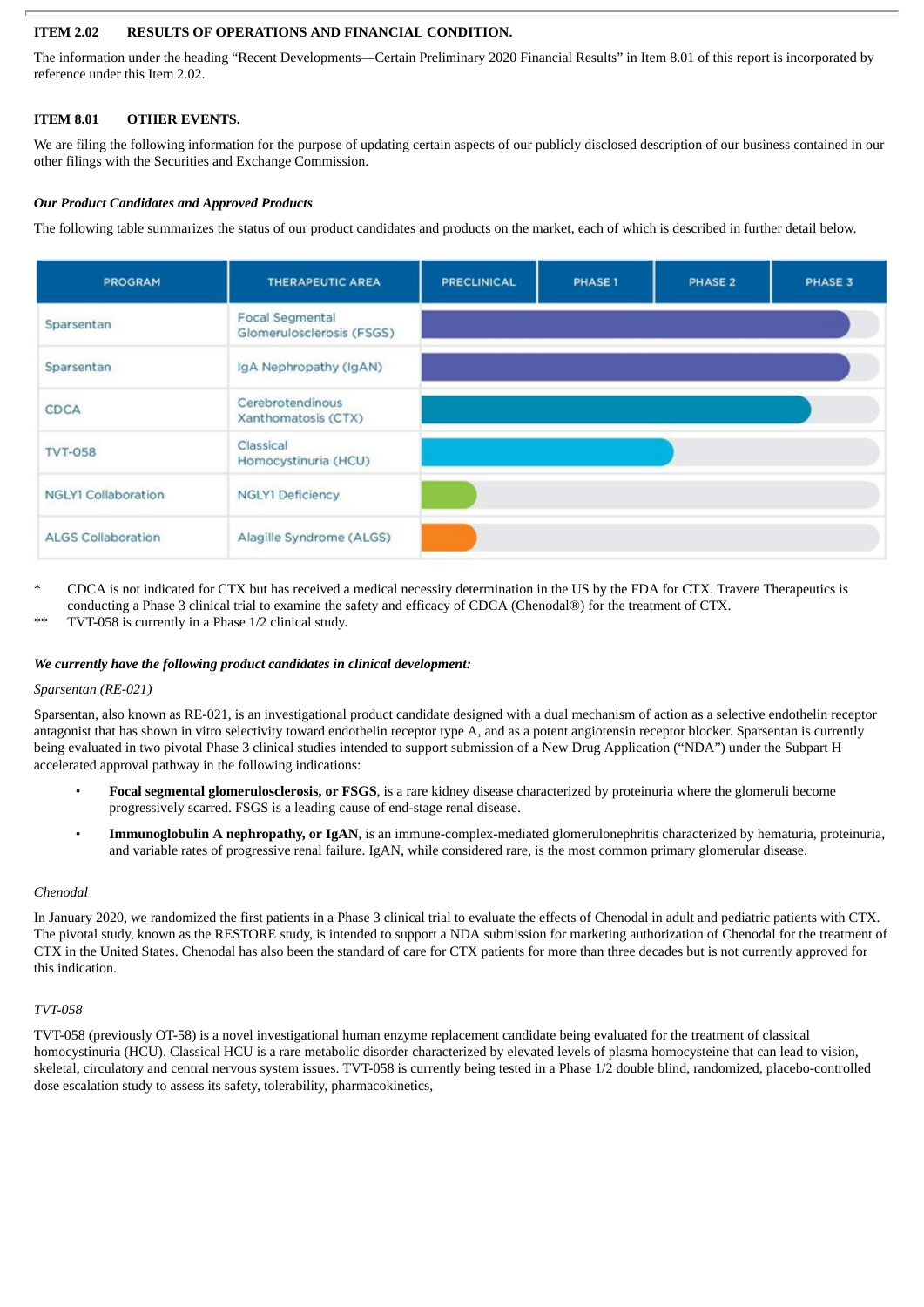pharmacodynamics and clinical effects in patients with classical HCU. At this time, topline data from the ongoing Phase 1/2 study are expected to become available in the third quarter of 2021. TVT-058 has been granted Rare Pediatric Disease designation for treatment of cystathionine B-synthase deficiency homocystinuria and Fast Track designation for treatment of cystathionine B-synthase deficiency homocystinuria by the FDA, as well as orphan drug designation in the United States for the treatment of homocystinuria and Europe for the treatment of homocystinuria. It is estimated that there are at least 3,500 people living with HCU in the US with similar numbers in Europe. We acquired TVT-058 as part of the November 2020 acquisition of Orphan Technologies Limited.

#### *Cooperative Research and Development Agreements, or CRADAs*

We are a participant in two CRADAs, which form a multi-stakeholder approach to pool resources with leading experts, and incorporate the patient perspective early in the identification and development process. We have partnered with the National Institutes of Health's National Center for Advancing Translational Sciences and leading patient advocacy organizations, NGLY1.org and Alagille Syndrome Alliance, aimed at the identification of potential small molecule therapeutics for NGLY1 deficiency and Alagille syndrome, respectively. There are no treatment options currently approved for these diseases.

#### *We currently sell the following products:*

- **Chenodal (chenodeoxycholic acid)** is approved in the United States for the treatment of patients suffering from gallstones in whom surgery poses an unacceptable health risk due to disease or advanced age. Chenodal has also been the standard of care for CTX patients for more than three decades and we are currently pursuing adding this indication to the label.
- **Cholbam (cholic acid)** is approved in the United States for the treatment of bile acid synthesis disorders due to single enzyme defects and is further indicated for adjunctive treatment of patients with certain peroxisomal disorders.
- **Thiola and Thiola EC (tiopronin)** are approved in the United States for the prevention of cystine (kidney) stone formation in patients with severe homozygous cystinuria. On June 28, 2019, we announced that the U.S. Food and Drug Administration approved 100 mg and 300 mg tablets of Thiola EC, a new enteric-coated formulation of Thiola, to be used for the treatment of cystinuria. Thiola EC offers the potential for administration with or without food, and the ability to reduce the number of tablets necessary to manage cystinuria. Thiola EC became available to patients in July 2019.

#### **Recent Developments**

#### *Certain Unaudited Preliminary 2020 Financial Results*

Although our financial results as of and for the fourth quarter and full year ended December 31, 2020 are not yet finalized, based on currently available information, we expect net product sales for the fourth quarter of 2020 to be approximately \$51.0 million, net product sales for the full year ended December 31, 2020 to be approximately \$198.3 million, operating expenses for the full year ended December 31, 2020 to be approximately \$374.5 million (of which approximately \$97.1 million is related to in process research and development expense associated with our acquisition of Orphan Technologies Limited in November 2020), and our cash, cash equivalents and available-for-sale debt securities as of December 31, 2020 to be approximately \$361.6 million.

The preliminary results set forth above are based on management's initial review of our operations for the quarter and full year ended December 31, 2020 and are subject to revision based upon our year-end closing procedures and the completion and external audit of the our year-end financial statements. Our independent registered public accounting firm has not audited these preliminary financial results. Actual results may differ materially from these preliminary results as a result of the completion of year-end closing procedures, final adjustments, and other developments arising between now and the time that our financial results are finalized. In addition, these preliminary results are not a comprehensive statement of our financial results for the fourth quarter or full year ended December 31, 2020, should not be viewed as a substitute for full, audited financial statements prepared in accordance with generally accepted accounting principles, and are not necessarily indicative of our results for any future period.

#### *Interim Results from Phase 3 DUPLEX Study*

In February 2021, we announced that our ongoing pivotal Phase 3 DUPLEX Study of sparsentan in focal segmental glomerulosclerosis ("FSGS") achieved its pre-specified interim FSGS partial remission of proteinuria endpoint ("FPRE") after 36 weeks of treatment. Consistent with prior guidance, we are providing limited data from the interim analyses to maintain trial integrity in the ongoing study.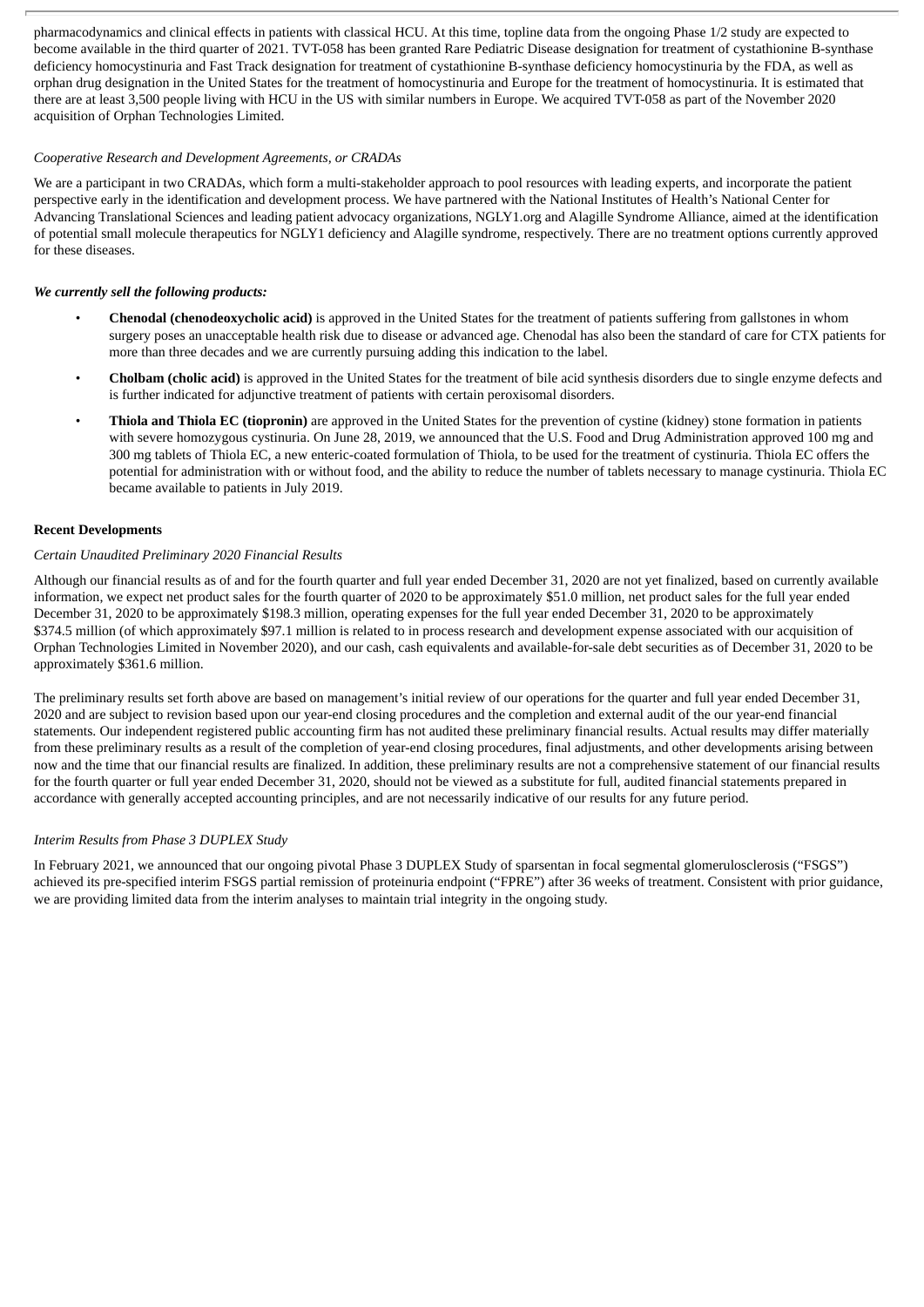In the DUPLEX Study, a total of 371 patients were randomized 1:1 to receive either sparsentan or irbesartan, the active control. The study protocol provided for an unblinded analysis to evaluate the interim efficacy endpoint – the proportion of patients achieving FPRE, which is a clinically meaningful endpoint defined as urine protein-to-creatinine ratio (UP/C) £1.5 g/g and a >40 percent reduction in UP/C from Baseline, at Week 36 – following the first approximately 190 patients reaching 36 weeks of treatment. After 36 weeks of treatment, 42.0 percent of patients receiving sparsentan achieved FPRE, compared to 26.0 percent of irbesartan-treated patients (p=0.0094). A preliminary review of the interim safety results indicates that to date in the study, sparsentan has been generally well-tolerated and the overall safety results in the study to date have been generally comparable between treatment groups.

The confirmatory primary endpoint of the DUPLEX Study to support full regulatory approval is the rate of change in eGFR over 108 weeks of treatment. As of the time of the interim analyses, available long-term eGFR data for the confirmatory endpoint were limited. Consistent with the DUPLEX Study protocol, patients will continue in a blinded manner to assess the treatment effect on eGFR slope over 108 weeks in the confirmatory endpoint analysis. The DUPLEX Study is fully enrolled and topline results from the confirmatory endpoint are expected in the first half of 2023.

Based on the data from the interim analysis, we intend to pursue submissions for accelerated approval of sparsentan for FSGS under the Subpart H regulatory pathway in the United States and pursuant to Conditional Marketing Authorization ("CMA") in Europe. During the first half of 2021, we plan to have a pre-NDA meeting with the U.S. Food and Drug Administration ("FDA"), and to initiate corresponding interactions with the European Medicines Agency ("EMA"), to discuss the ongoing study and to establish next steps for filing with the available data set.

It is possible that FDA or EMA could disagree with our planned submission of an NDA under Subpart H for accelerated approval, or a Marketing Approval Application ("MAA") under the CMA pathway, based on the existing data. In that case, there would be a delay in our submission timeline, including the possibility of foregoing submissions for accelerated approval and instead awaiting results from the confirmatory endpoint before determining whether to submit applications for regulatory approval. Also, there is no guarantee that the FDA will accept for filing the NDA under the Subpart H pathway. If the FDA or EMA agree to review our regulatory submissions for accelerated approval, we expect that their determination as to whether the sufficiency of the interim data from the DUPLEX Study supports an accelerated approval in either jurisdiction will be made based on the totality of the data, including eGFR data available at the time of the regulatory submissions. The FDA or EMA may deem our achievement of statistical significance on the interim FPRE endpoint to be insufficient to grant accelerated approval or Conditional Marketing Authorization. In addition, interim data may not be predictive of final data, and even if sparsentan is granted accelerated approval for FSGS, the results from the confirmatory primary endpoint of the DUPLEX trial may not support full approval of sparsentan as a treatment for FSGS.

#### **ITEM 9.01 Financial Statements and Exhibits.**

(d)

| <b>Exhibit</b><br>No. | Description                                                                  |
|-----------------------|------------------------------------------------------------------------------|
| 104                   | Cover Page Interactive Data File (embedded within the Inline XBRL document). |